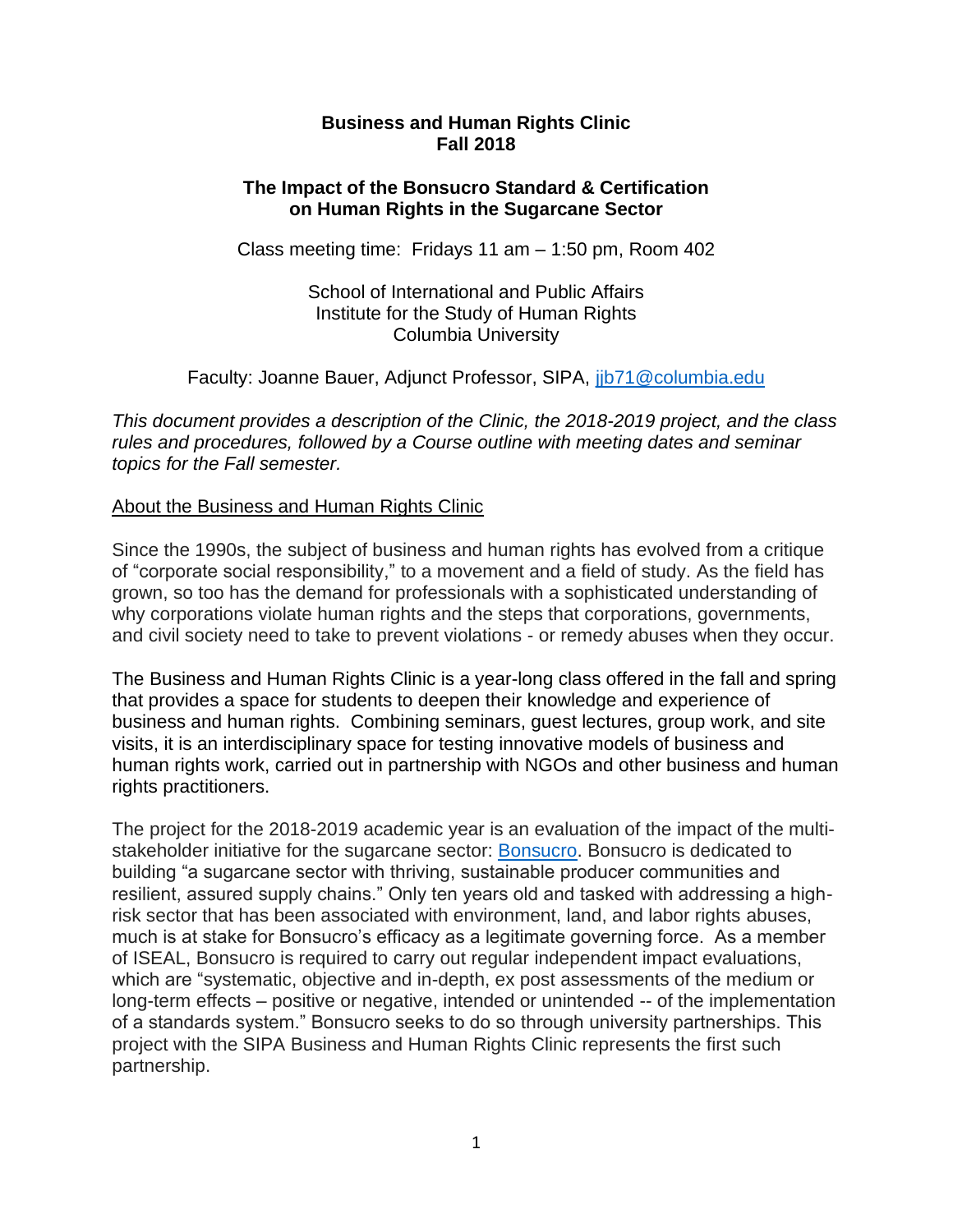Clinic students will attend weekly class sessions, in which new material will be introduced that will support the project work. Some of these sessions will feature guest speakers. Students will also be asked to present on topics that align with their experience and interests. Because of the centrality of the project to the class, and the need for group decision making, the Clinic meets each week for an hour longer than most SIPA classes (11:00 am -1:50 pm).

Through active participation and leadership on Clinic projects, students collaboratively implement, test, and reflect upon the trainings of the seminar sessions. As the Clinic year proceeds and students delve more deeply into the project work, students will take on increasing responsibility for designing the seminar agenda and identifying guest speakers. Students are expected to contribute to institutionalizing lessons learned for future Clinic students and will write individual reflections memos (four per year) that meet this objective.

The Clinic is taught by Joanne Bauer, Adjunct Professor, SIPA. Since 2009, Professor Bauer has taught U6041, Corporations and Human Rights, in 2013 and 2015 served as Faculty Advisor to business and human rights Capstones, and since its inception in 2015, has taught the SIPA BHR Clinic. She also taught Human Rights and Business at ISHR's Human Rights Certificate Program from 2008-2015, and in 2016-2017 was a Senior Fellow and lecturer at University of Melbourne School of Law. She directs the Business and Human Rights Program at the Institute for the Study of Human Rights (ISHR), is the co-founder of the Teaching Business and Human Rights Forum, consisting of other 300 professors on five continents, and the co-founder of a newly launched NGO, Rights CoLab.

The Clinic satisfies the SIPA Capstone graduation requirement.

### 2018-2019 Clinic Project

The central question of the business and human rights field is how to ensure that companies respect human rights where they operate. At the start of his mandate as UN Special Representative on business and human rights, John Ruggie described the problem of corporate impunity for human rights harms as stemming from "governance gaps between market forces and the capacity of societies to manage their adverse consequences." Government regulation does not provide an adequate solution because governments are often unwilling or unable to impose regulations or enforce the regulations that do exist. Moreover, even in countries with stronger rule of law where regulations are viable, regulations often can't keep up with technology and financial innovation. At the same time, corporate self-regulation is ineffective, as it depends largely on the oversight of civil society. Civil society members are also consumers with a broad array of interests that don't necessarily align with human rights, such as a desire for cheap goods and convenience. Multi-stakeholder initiatives (MSIs), involving willing businesses, NGOs, and sometimes governments, are a hybrid form of governance that hold promise in filling the gap. Although there is no single definition of what constitutes an MSI, MSIs typically involve a negotiated set of standards for a specific industry, sector,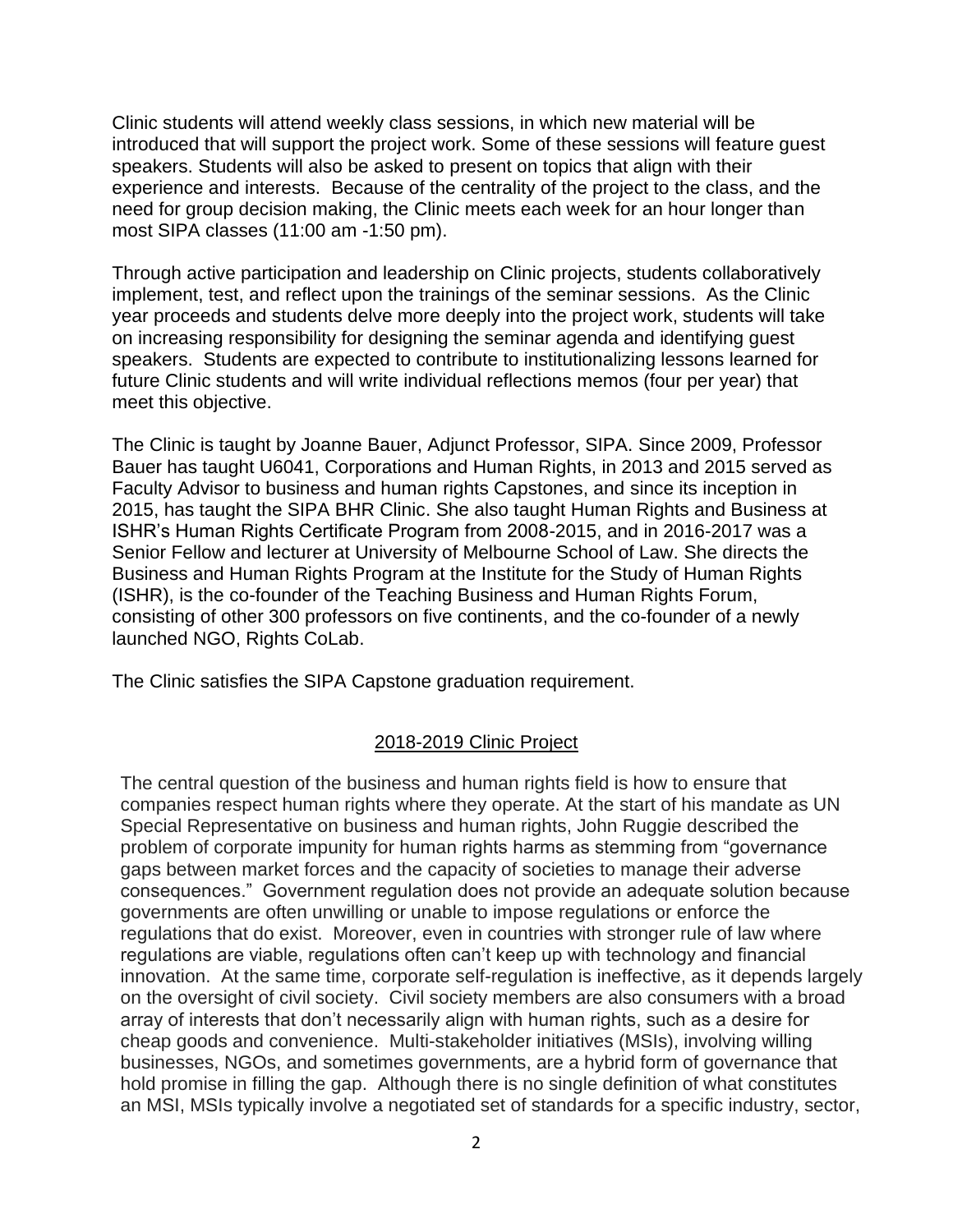or human rights problem, and an accountability mechanism that holds participating companies to those standards.

Bonsucro is an MSI for the sugarcane sector dedicated to building "a sugarcane sector with thriving, sustainable producer communities and resilient, assured supply chains." Only ten years old and tasked with addressing a high-risk sector that has been associated with environment, land, and labor rights concerns, much is at stake for Bonsucro's efficacy as a legitimate governing force. As a member of ISEAL, Bonsucro is required to carry out regular independent impact evaluations, which are "systematic, objective and indepth, ex post assessments of the medium or long-term effects – positive or negative, intended or unintended -- of the implementation of a standards system." Bonsucro seeks to do so through university partnerships. This project with the SIPA Business and Human Rights Clinic represents the first such partnership.

The Clinic will carry out an impact evaluation of the implementation of Bonsucro's Production Standard. Focusing on select measures and Bonsucro member operations, the project will examine whether the Bonsucro standard produces intended human rights outcomes – for workers and communities -- and whether it has unintended impacts. In so doing, the evaluation will also determine whether it is possible to attribute the observed impacts to the standards system. The methodology will be developed by the Clinic during the first two months. The methodology is expected to blend ethnographic and other qualitative methods with quantitative methods, such as econometric modeling. In designing the methodology, the Clinic will consider its advantages in terms of student expertise (language, skills, country knowledge, personal and Columbia networks) and draw upon well-established best practices such as the [ISEAL Codes of Good Practice](https://www.isealalliance.org/credible-sustainability-standards/iseal-codes-good-practice) and [MSI Integrity's Evaluation Methodology.](http://www.msi-integrity.org/evaluations/msi-evaluation-tool-2/) The project will be guided by ethical principles of engagement and research, including: accuracy and quality assurance, data protection and confidentiality, independence, and transparency.

#### Work Plan:

The Clinic team will design the impact evaluation, including the subject matter and scope, determine the research methods, carry out the research, draft an interim report, and deliver a final report. The following tasks are involved:

- 1. Conduct a sampling of informational interviews about Bonsucro and its membership, including: 1) Bonsucro current and former staff; 2) early and late joining corporate members; 3) potential corporate members and those who have choose not to join; and 4) stakeholder NGOs, both members and nonmembers. Identify a specific area in which the Bonsucro standards system intends to make an observable change and where a larger unintended consequence is hypothetically possible. Areas of interest could include labor rights, a community's social and economic rights, or one or more of the Sustainable Development Goals (SDGs).
- 2. Use Bonsucro's database of social, economic, and environmental performance of certified sugarcane mills and farms to identify a set of cases within a country,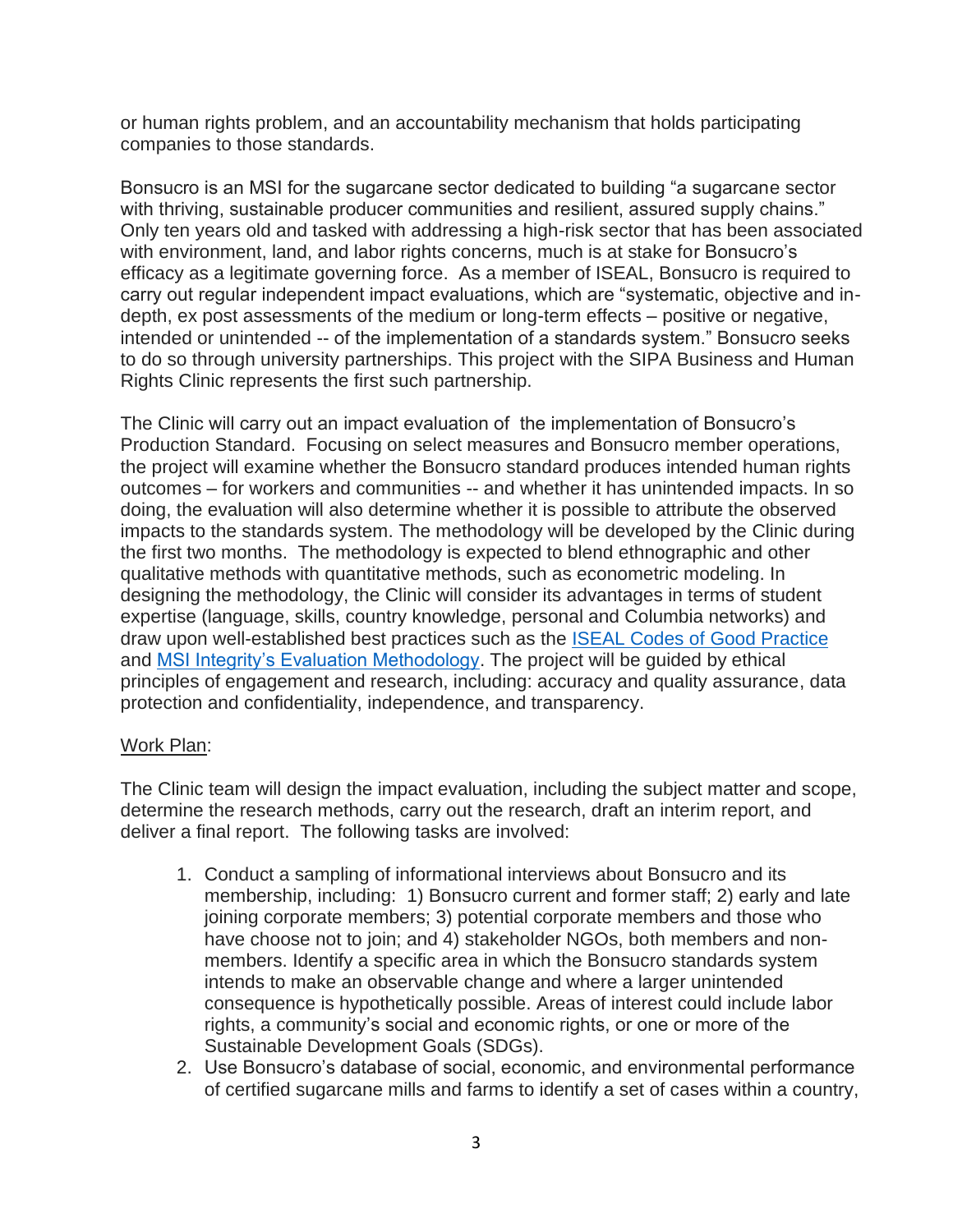set of countries or regions. Case selection, which will also include nonparticipating mills, will be based on methodological considerations, data availability and project feasibility within the time frame of the academic year.

- 3. Identifying the regional scope of the study will be a critical step in determining the project's methodological approach. The scope of the study will be defined to ensure a sufficient sample of treatment and control cases.
- 4. Conduct case studies with attention to the following:
	- a. Describe and analyze the impact on intended and measured indicators. The Bonsucro Production Standards, for example, require producers to follow the ILO Core Labor Conventions. In the event the Clinic choses to focus on labor rights, it would analyze whether Bonsucro certification resulted in a higher compliance with specified labor rights.
	- b. Describe and analyze the impact on larger, unintended community outcomes. In the case of labor rights, such outcomes could include the rights of workers within the certified mill's supply chain and the rights of communities.
	- c. While assessing the return on investment (ROI) in company complying with Bonsucro process would require a different specialized methodology, the project will endeavor to include one or more questions in the interview protocol to ascertain any methods used by the company to consider nonfinancial benefits, as well as the internal justification. This could lay the groundwork for a future rigorous assessment of the ROI of Bonsucro participation.
- 5. Conduct fieldwork in one or two countries to further explore some of the selected cases. The fieldwork will take place during 10 days in March 2019 overlapping with the school break. A trip may also be planned for January break.
- 6. Write a report based on the findings. The process of writing the final report will include developing a draft for comment by stakeholders, including a selection of those who participated in the scoping interviews, and incorporating those comments into a final version for publication. To assist in stakeholder validation of the findings, Bonsucro will help to organize a feedback webinar in mid-April, where the Clinic will present the report and solicit comments.

### Deliverables and Timeline

**September 2018**- Review of business and human rights standards (UN Guiding Principles on business and human rights; OECD Guidelines on Multinational Enterprises), best practice guidance for MSIs (ISEAL, MSI Integrity, others), and the Bonsucro Production Standard. To identify the issue focus of the study, study the Bonsucro database and conduct scoping interviews to gain a grasp of Bonsucro, its members, the issues facing them, and their stakeholders.

**October** – Produce and submit to Bonsucro a research design report of 10-12 pages describing the methods chosen and the rationale for their selection.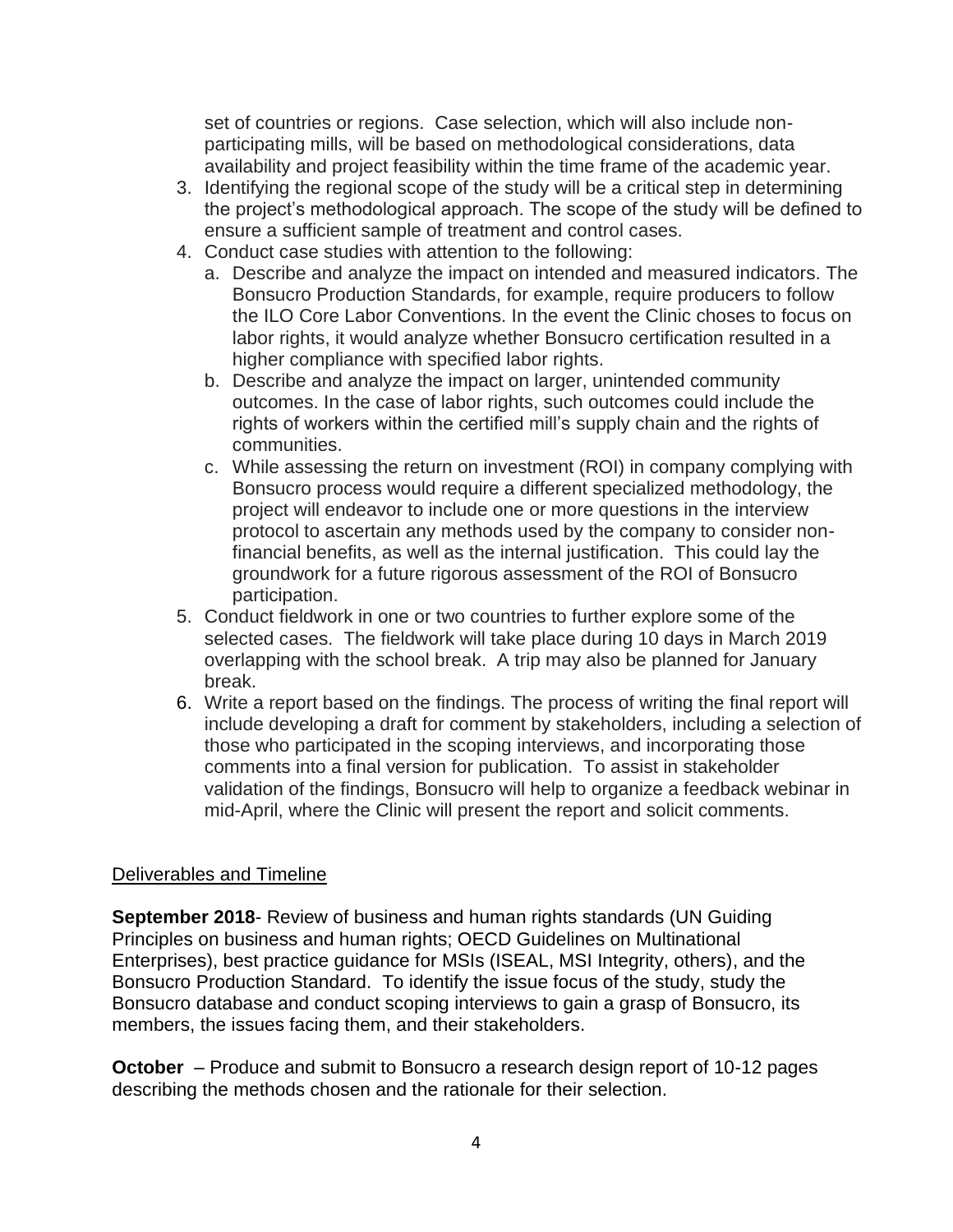**November** – Finalize scope of work and methods to be used. In consultation with Columbia's Institutional Review Board, determine whether IRB approval is required. (See below.) Start interview training and conduct first round of interviews.

**December** – Complete interim report, an evaluation of key takeaways from the research, methodological considerations, and rationale for final research plan. If traveling in January, finalize January travel plans and ensure IRB approval, if required.

**January 2019** – Possible first site visit.

**February - March** - Continue data collection and analysis. Plan and undertake March site visit in March. Complete interviews and data analysis. Begin drafting report.

**March – April** - Draft final impact evaluation report

**Late April** - Make a presentation to stakeholders at a "validation webinar" organized by Bonsucro.

**May:** Revise report, incorporating feedback from the webinar and other forms of validation, and finalize and submit final impact evaluation report.

#### Meta-Analysis

The Clinic emphasizes self-reflection, continuous learning, and institutionalization of lessons learned, whereby students are encouraged, collectively and individually, to routinely step back, view the big picture, and consider the efficacy if the work we are undertaking and how it can be adjusted and improved upon. Towards this end, once a week, each student will write a reflections note of a minimum of 250 words. As part of the mid-term self-evaluation (see below) students will write a 1000-word reflections note, which will be submitted to the professor in advance of the meeting, along with their field out self-evaluation form. (See Files for the template.)

Mid-way through the fall semester, two students will be assigned to co-edit an interim report. The reflections memos will inform the interim report, which will also include a summary of decisions made and interim findings since the submission of the October report based on these memos. The interim report should be approximately 4,000-7,000 words. The editors will lead an editorial meeting of the full Clinic to announce their plans for the interim report informed by the reflections memos and other suggested topics, and solicit feedback from the rest of the group. The editors may then assign individual or teams of students to write sections and submit them on a designated timeline.

The practice of writing monthly reflections memos will continue in the spring, as will the midterm and final 1:1 conferences with the professor.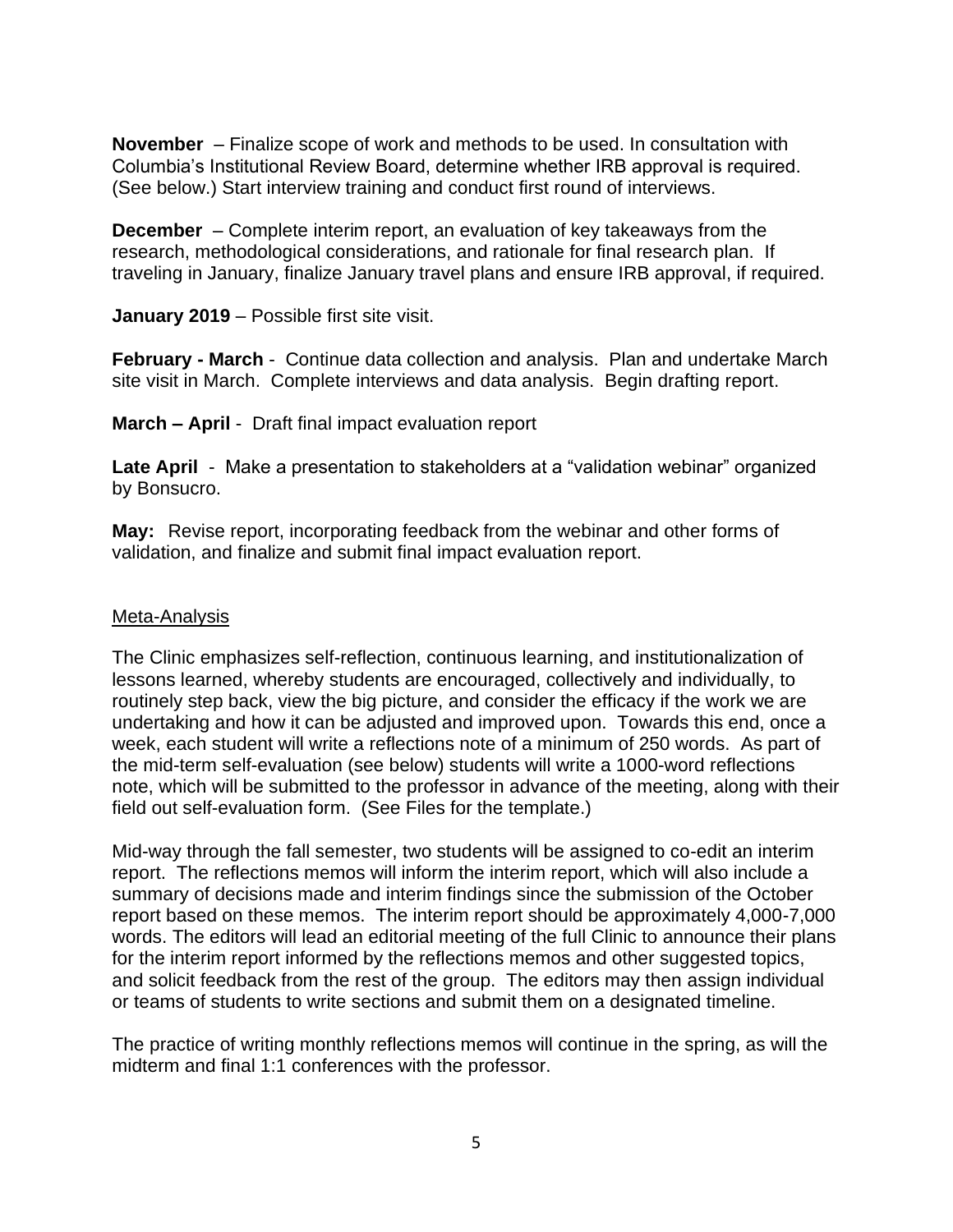### Relationship with the Bonsucro

Our main contacts at Bonsucro are Rafael Seixas, Business Effectiveness Manager and Nicolas Viart, Director of Standards and Innovation. As the evaluation requires that the Clinic perform its function independently, in its relationship with Bonsucro the Clinic will need to navigate the need for independence and its need to acquire information, to be trained on Bonsucro's data sets, and to have access to all staff for the evaluation. It is anticipated that the Clinic will be in contact with Bonsucro approximately 1-2 times per month, either during class time or arranged on as a needs basis between Bonsucro and small groups.

### Clinic Student Team

The Clinic is by application. (See below for how to apply.) Eight to twelve students will form the Clinic team. The Clinic is designed for second year and second semester SIPA students and Human Rights Studies Masters students.

### *For SIPA students*:

- The Clinic is geared to second year students; only in exceptional cases where students have substantial experience in some aspect of project or two or more of the competencies from the list above will first year students be invited to apply.
- Students completing their final semester in the fall may also be considered for the fall semester only. Such students should contact Professor Bauer before applying.
- The Clinic satisfies the SIPA graduation requirement of a Capstone. Because of the high intensity and level of commitment expected of Clinic and Capstone students, students enrolled in the Clinic are not permitted to also enroll in a Capstone.

Students should have strong research and writing skills and demonstrate professionalism. In addition, Clinic students will have competencies in one or more of the following areas:

Students should have strong research and writing skills and demonstrate a high level of professionalism. In addition, Clinic students will have competencies in one or more of the following areas:

- Professional experience and/or coursework in business and human rights
- Experience or familiarity with land rights and agricultural investments
- Experience developing research questionnaires and methodology design, conducting interviews and analyzing interview data (mainly qualitative)
- Expertise in econometric modeling
- First-hand experience with sugarcane and/or geographical region(s), as determined by the phase one project research.
- Fluency in Spanish, Portuguese, Thai, Hindi, Tamil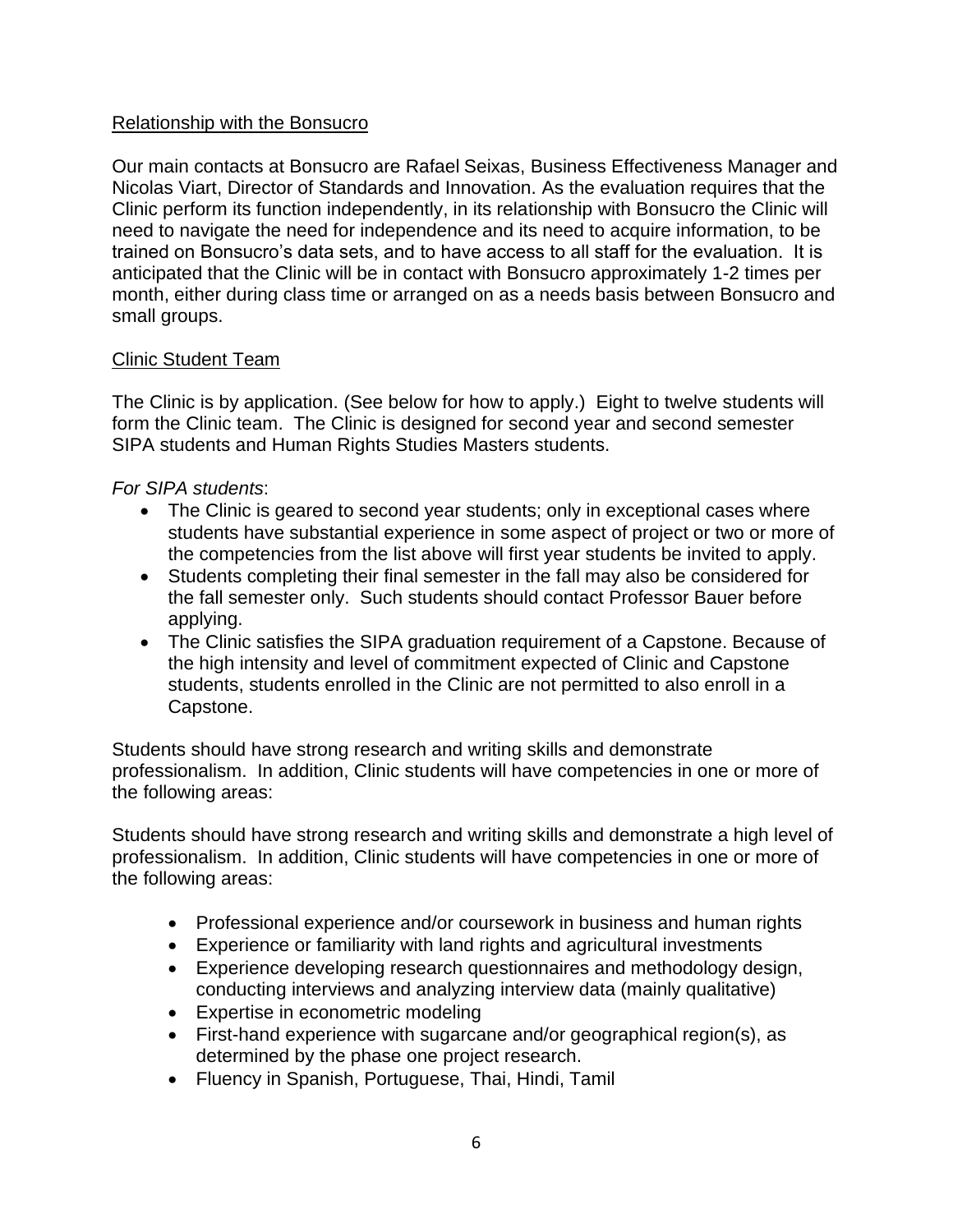While there are no pre-requisites for the Clinic, students who have taken Corporations and Human Rights (U6041) or are taking this course concurrently with the Clinic will be at an advantage. (Note: Applicants are encouraged to flag in their applications other courses they have taken that they think are relevant.)

The Clinic may accept new students during the second term if space is available. An announcement of availability will be made in late October or November, and students will be asked to submit applications by the last day of fall term classes. Students who are invited to join mid-year must be prepared to catch up on the course over winter break by doing reading and participating in the winter break work projects.

### Grading and Expectations

The Clinic is a full year course, and students are expected to enroll in both semesters. SIPA and MA students will receive 3 credits per semester. Students are also expected to work on the project during the winter break and should plan to travel for field work during the spring break, and possibly also in January, pending the decisions the Clinic makes in the fall about the fieldwork needs. Since this is a full year course, students will receive a "YC" at the end of the first semester, indicating that the Clinic is a Year Course. They will receive a letter grade at the completion of the year.

Unless explicitly agreed upon with the professor at the start of the year, it is expected that students will make a full-year commitment to the project and enroll both semesters. Students who for unforeseen reasons leave the Clinic after the first semester must inform the professor by no later than Oct 15 to receive a letter grade for the semester. This deadline is necessary to determine an appropriate method of evaluation for the students and to have the time to recruit a replacement for the Spring semester. Students who fail to notify the professor of their intention to leave the Clinic by this date or do not complete the agreed-upon assignments on time, will receive a pass/fail grade for the semester.

Students will receive a letter grade at the end of the year. The grading rubric is as follows:

- Quality of participation in class, including evidence of preparation (20%)
- Overall professionalism, including timeliness, ability to work with clinic peers, ethics, engagement with the client, etc. (20%)
- Quality of written work and briefings to client (60%)

Students will be given a self-assessment form at the start of the year that lays out detailed expectations of all Clinic members that align with the grading rubric. A midterm assessment will be conducted involving students completing their self-assessment and individual conferences with me. The purpose of the mid-term meetings is to discuss the student's experience in the clinic and how both their experience and performance can be improved. . Sign-up sheets with time slots for conferences will be available the week prior.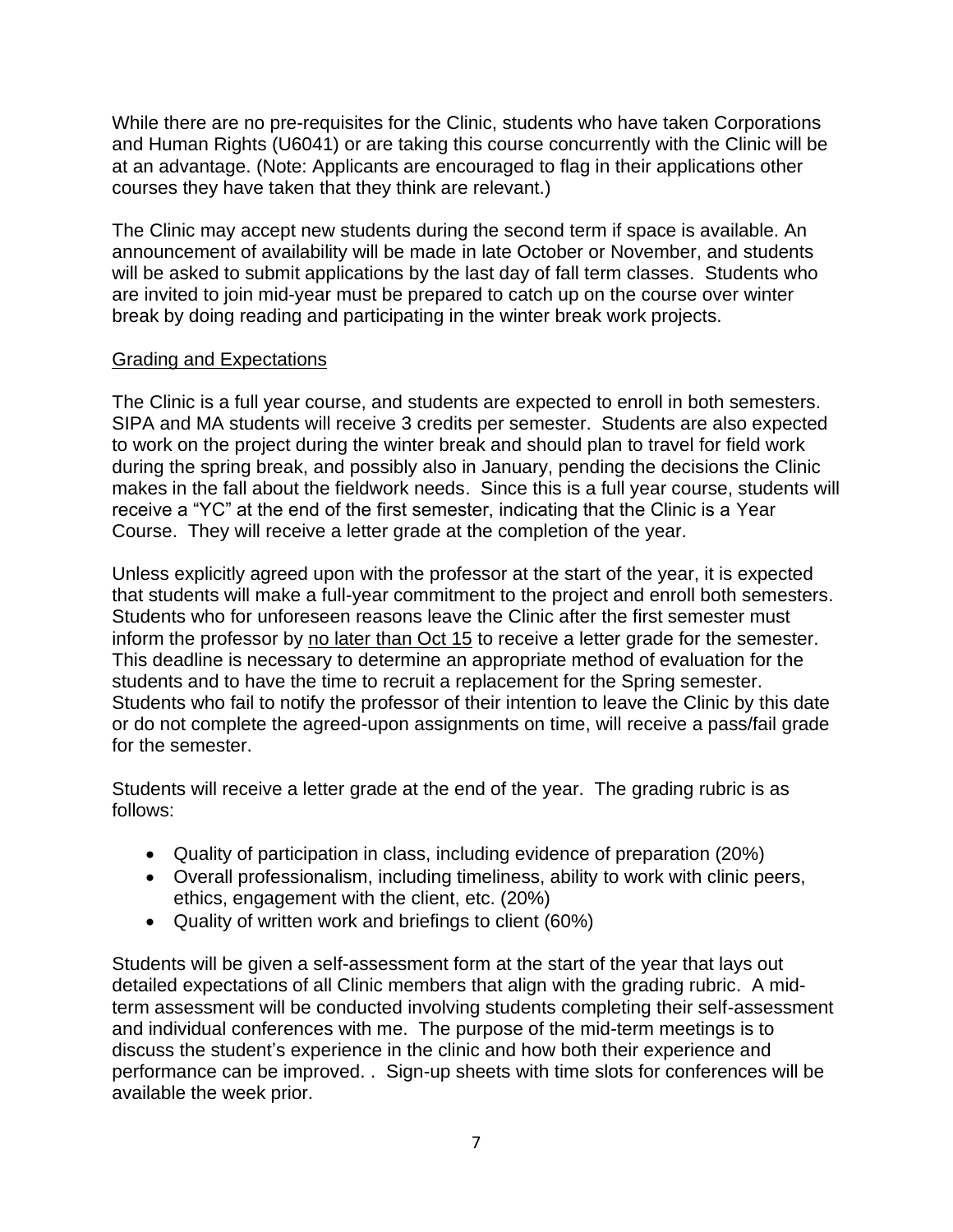Students whose performance on the team and in relation to the client is not satisfactory will be asked to meet with the professor to discuss the problems. If the students' performance does not improve, they may be denied the opportunity to travel or be asked to leave the Clinic at the end of the first term, at the professor's discretion.

### Time commitment

The time commitment varies over the course of the academic year. On average, students will be expected to devote 8-10 hours per week to the Clinic for the fall semester, including class time. During the spring semester, students will be expected to devote a minimum of 10 hours to the Clinic *in addition to* class time. This time commitment aligns with SIPA Capstone expectations.

Starting in the spring semester, or earlier if deemed necessary, Clinic members will find a date to meet on their own, without the Clinic professor. These meetings, typically 1-2 hours in length, help to ensure that the project is progressing on schedule and according to plan, and that issues are addressed early on before they become problems.

Clinic sessions will last 2 hours and 50 mins and combine seminar-style discussion of the day's topic with project management and communication, problem-solving and discussion of team projects.

Students are expected to have read the assigned readings before each class and come prepared to participate actively. Seminar readings are drawn from a variety of sources and disciplines, and readings are accompanied by Guiding Questions and written assignments, to facilitate focused preparation for class.

#### Applying to the Clinic

Admission to the Clinic is by application. Because the course involves substantial training in the fall for projects that are carried out mostly during the spring semester, students are required to commit to the Clinic for both the Fall and Spring semesters.

Interested students must submit to Prof. Bauer a resume/cv and a personal statement of approximately 1000 words on the following:

(1) A brief description of your past exposure to, or work in, human rights;

(2) Your hopes and expectations for the Clinic, and how this relates to your future career goals;

(3) The specific skills and experiences you aim to develop or obtain during the Clinic;

(4) What you bring to the Clinic, and how you plan to contribute to a collaborative and productive working environment;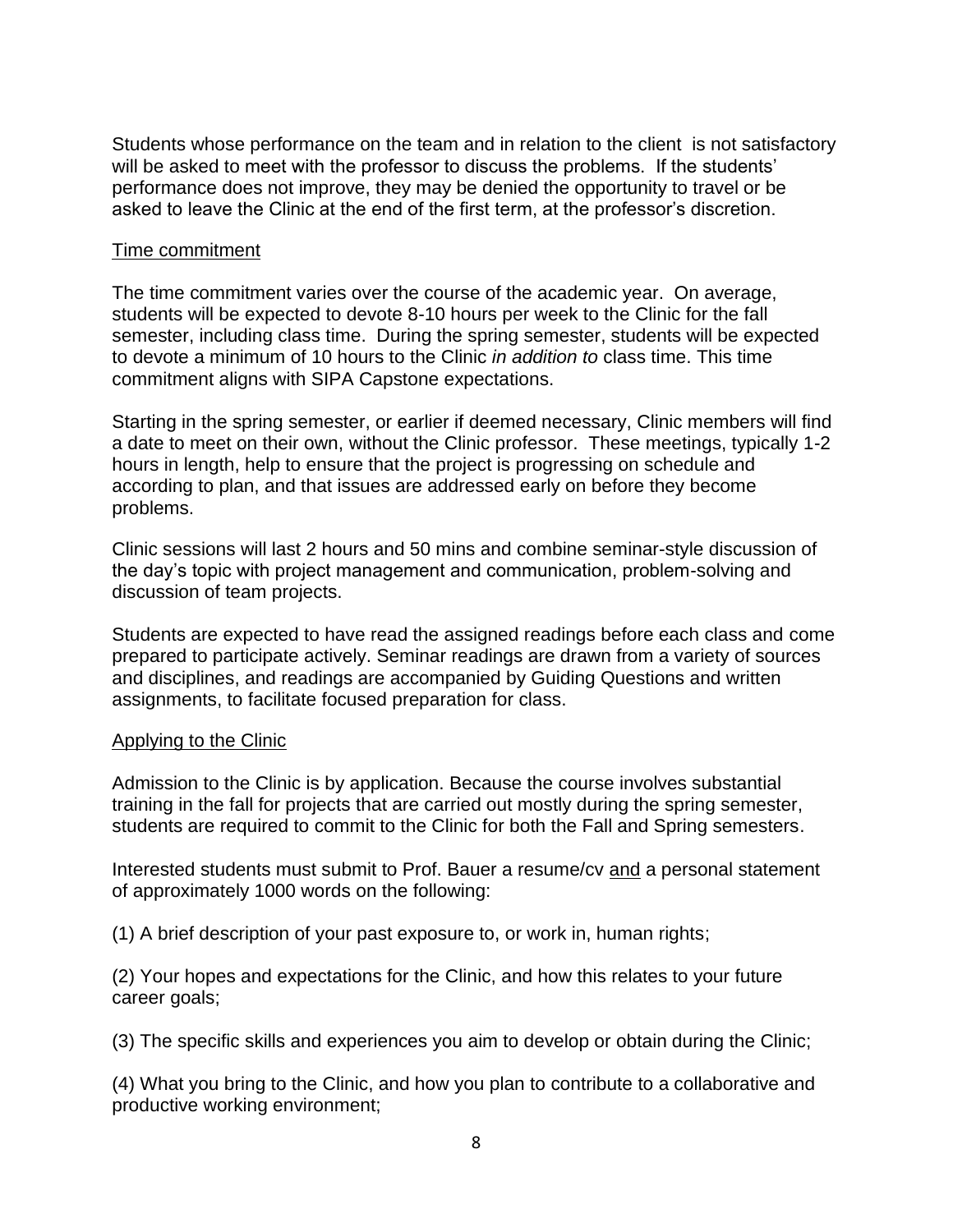(5) Any difficulties you foresee in having your expectations met and skills obtained, and any difficulties you foresee in making a commitment to the full Clinic year. How might you address those difficulties?

(6) Your assessment of your writing skills. Include answers to the following questions: Have you received recognition for your writing? Do you enjoy writing?

Students will be admitted to the Clinic on a rolling basis. On September 4 at 1 pm, the Clinic will host an information session (Room TBA). Applications are due by no later than 8 pm, September 5. Final notifications will be made on September 6.

### Is the Clinic Right for You? Benefits of the Clinic

The 2015-2016 Clinic identified the value of the Clinic for students:<sup>1</sup>

The Clinic is a laboratory for testing innovative methodologies to strengthen accountability of corporations. The diversity of the members of the Clinic, which is open to all SIPA concentrations, to the Human Rights Studies Masters Program and LLM students of Columbia School, enhances the experience of individual members. Student teaching sessions on topics pertinent to the Clinic, discussion and exchanges amongst members on assigned cases, and peer reviewing each other's reports, proffer abundant opportunities for members of the Clinic to take advantage of the expertise within the Clinic.

For students in the more academically oriented MA in Human Rights Studies program, this course provides a much-needed connection with the practical application of human rights concepts. Additionally, the opportunity to work directly with a client, as well as contribute to work that is directly relevant to the field, is unique for the program, and helps provide a more holistic understanding of human rights practice.

For SIPA students, the one-year duration of the Clinic allows its members to probe deeper into the work and to develop both soft and hard skills that are not typically offered by Capstone projects. The combination of seminar learning and experience, as well as having different student groups working on a series of small projects that form parts of a bigger theme and sharing their respective work, makes the Clinic distinctive.

A former Clinic member summed up her experience as follows:

"The Clinic has completely shaped my experience for my degree. Since my program is so academically oriented, producing real work and real results for people in need brought what I was studying into the realm of

<sup>1</sup> SIPA BHR Clinic, 2015-2016, "Final Report".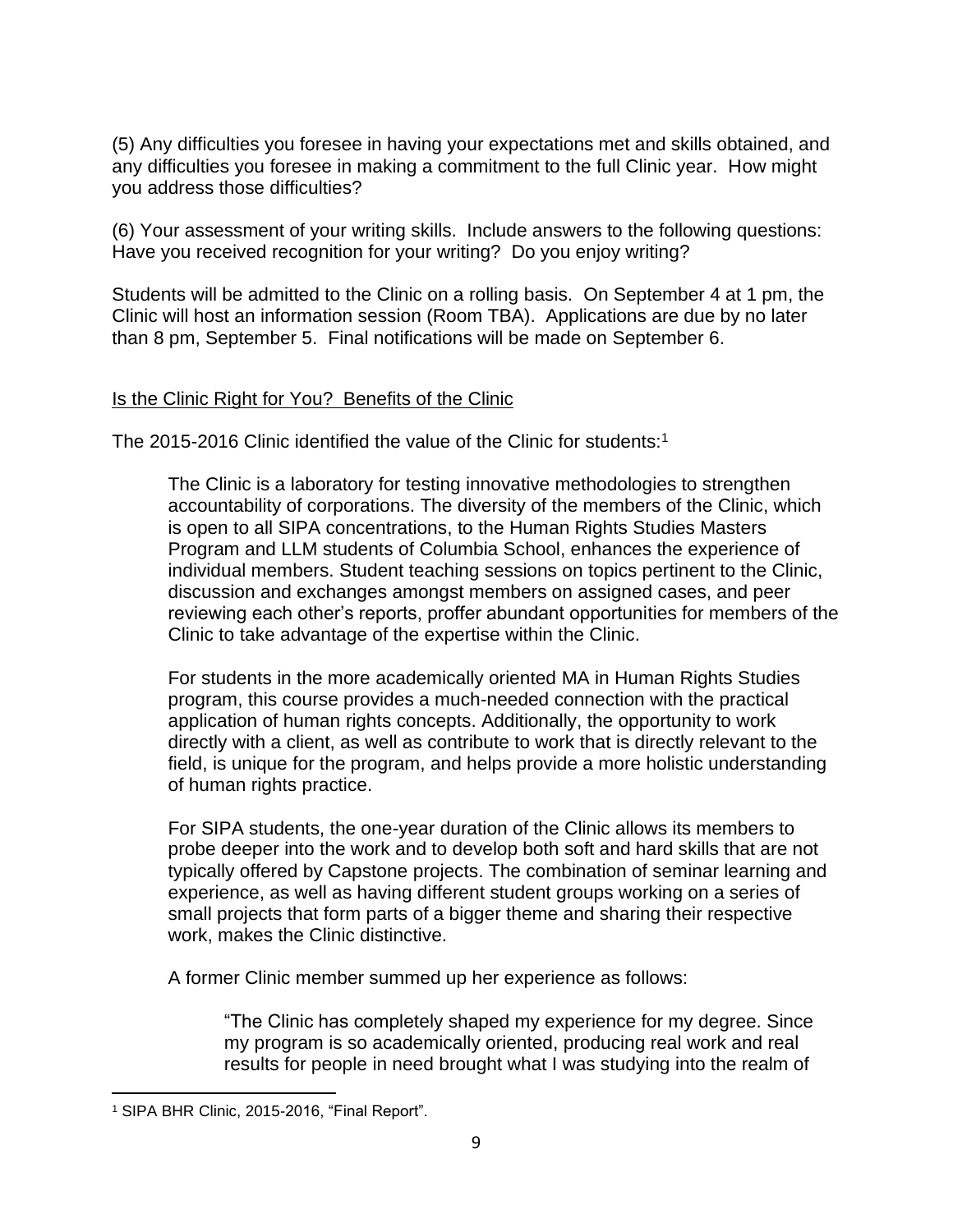the real world. In addition to skills such as coordination, teamwork, and professionalism, I have also learned a lot from interacting with peers from many different areas of expertise, and in conducting the ICM itself. This was my first introduction to the world of business, and I believe that I have got a much better understanding and grasp of not only violations, but also about how different initiatives are working to hold the corporate world more accountable."

During the fall semester, class sessions will combine lecture and discussion on the context for the Clinic work with practice and supervision on the fundamentals of business and human rights standards, the role of multi-stakeholder initiatives in the governance and regulation of corporations, the range of rights that can be affected by the sugar sector and the rights holders most vulnerable to harm. We will also investigate different methods of evaluation to support our first task and deliverable of developing a focus (regional, issue, rights holder) and a methodology for impact evaluation. During this time, we will be reaching out to a range of stakeholders. Where appropriate, guest practitioners will join us to provide a real-world perspective on the issues we are facing.

During the spring semester, the Clinic will be devoted mainly to the project work, including the fieldwork, and the seminar sessions are designed to support it. Clinic students will have an opportunity to contribute to the agenda for Clinic sessions and may participate in identifying guest speakers, inviting speakers, preparing the Clinic for a speaker, and moderating discussions with a speaker.

### Course Outline

### **Fall 2018**

*Note: The readings for which there are no hyperlinks can be found on the Courseworks site under "Files".*

### Sept 7: **Introduction to the Clinic**

This class will introduce the Clinic topic and project, and review Clinic procedures, goals, student roles, the work, and expectations. Rafael Seixas and Nicolas Viart of Bonsucro will join us via video conference to introduce Bonsucro from their perspective and explain the significance of the impact evaluation, describe the data base and other resources that they offer, and explain the expectations for the Clinic. During this session, we will also take the time to get to know each Clinic member and what they bring to the Clinic through a team building exercise.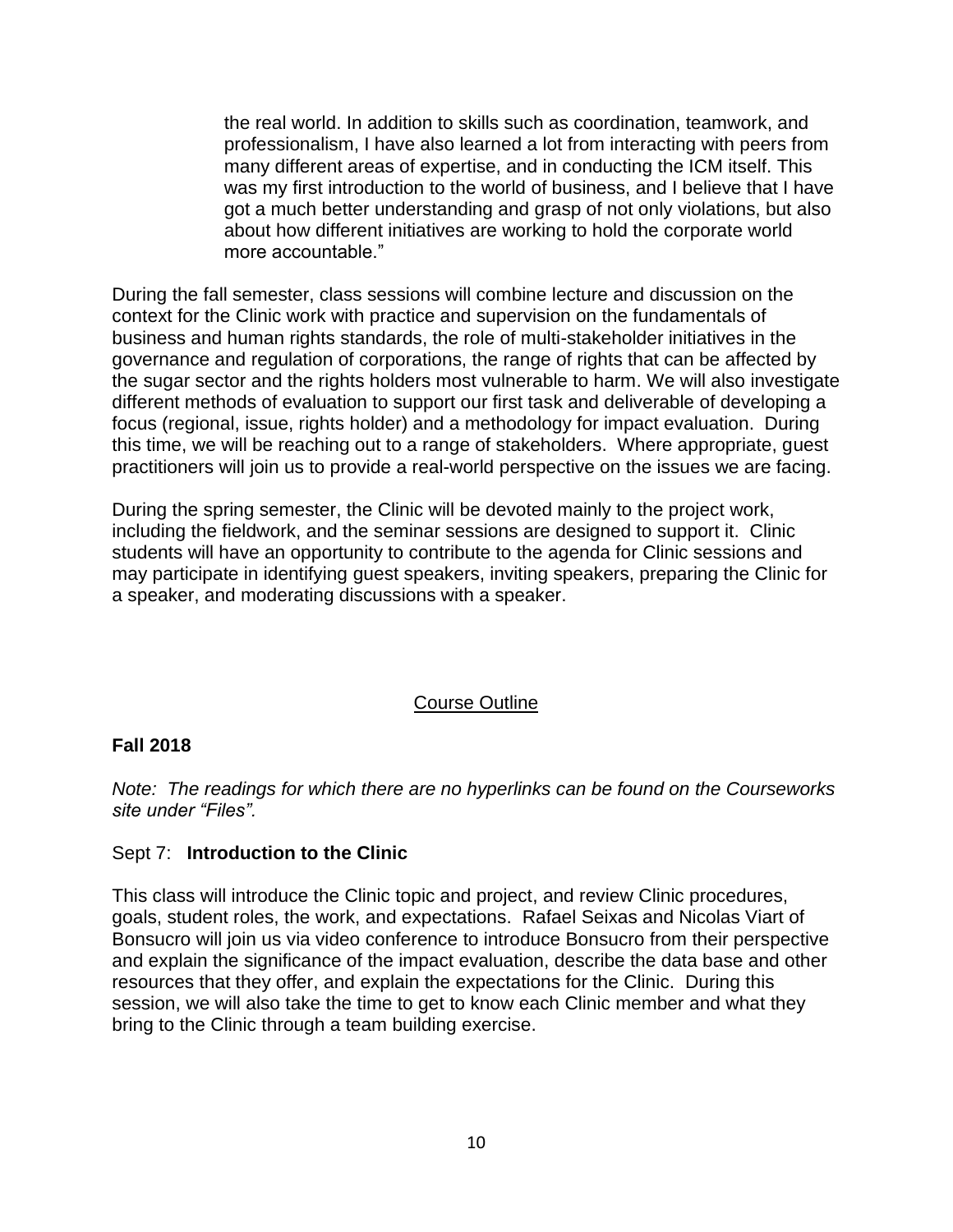Watch ISEAL video on: "What is a sustainability standard?"

[https://www.isealalliance.org/credible-sustainability-standards/what-are-credible](https://www.isealalliance.org/credible-sustainability-standards/what-are-credible-sustainability-standards)[sustainability-standards](https://www.isealalliance.org/credible-sustainability-standards/what-are-credible-sustainability-standards)

Watch the video on the ISEAL Credibility Principles here: [https://www.isealalliance.org/credible-sustainability-standards/iseal-credibility](https://www.isealalliance.org/credible-sustainability-standards/iseal-credibility-principles)[principles](https://www.isealalliance.org/credible-sustainability-standards/iseal-credibility-principles)

Become familiar with Bonsucro and the resources on its website by exploring the Bonsucro website at [www.bonsucro.com](http://www.bonsucro.com/) Each Clinic member should come prepared with one or two questions for Rafael and Nicolas.

Find and read the following documents on the site:

- Bonsucro Production Standard v4.2
- Guidance for Production Standard v4.2
- Bonsucro Standard Development and Revision Procedure v1.2
- Our Impacts:<http://www.bonsucro.com/our-impacts/>
- Theory of Change: [http://www.bonsucro.com/wp](http://www.bonsucro.com/wp-content/uploads/2017/10/Microsoft-Word-Public-Theory-of-Change-Draft_HQ.docx.pdf)[content/uploads/2017/10/Microsoft-Word-Public-Theory-of-Change-](http://www.bonsucro.com/wp-content/uploads/2017/10/Microsoft-Word-Public-Theory-of-Change-Draft_HQ.docx.pdf)[Draft\\_HQ.docx.pdf](http://www.bonsucro.com/wp-content/uploads/2017/10/Microsoft-Word-Public-Theory-of-Change-Draft_HQ.docx.pdf)

Paul J. Gertler et al, *Impact Evaluation in Practice*, Washington, DC: World Bank, 2011: Chapter 1, "Why Evaluate?" [https://siteresources.worldbank.org/EXTHDOFFICE/Resources/5485726-](https://siteresources.worldbank.org/EXTHDOFFICE/Resources/5485726-1295455628620/Impact_Evaluation_in_Practice.pdf) [1295455628620/Impact\\_Evaluation\\_in\\_Practice.pdf](https://siteresources.worldbank.org/EXTHDOFFICE/Resources/5485726-1295455628620/Impact_Evaluation_in_Practice.pdf)

# Sept 14 **Business and Human Rights Standards**

Two bedrock documents for standard setting for responsible business conduct are the UN Guiding Principles on Business and Human Rights (2011) and the OECD Guidelines on Multinational Enterprises (latest revision 2012). Both standards were developed from existing international human rights standards and are key sources for ongoing standards development for corporate human rights compliance. During this session we will review these standards and highlight elements that are relevant to the private standard setting like Bonsucro's. We will also have our first discussions with Bonsucro's stakeholders, in particular NGOs who have encountered Bonsucro in assisting communities whose rights have been impacted by the sugar sector, and we will begin to discuss the parameters of our impact evaluation.

# *The What*

Guiding Principles on Business and Human Rights: Implementing the United Nations 'Protect, Respect and Remedy' Framework, Report of the Special Representative of the Secretary-General on the issue of human rights and transnational corporations and other business enterprises," UN doc. A/HRC/17/31 (21 March 2011), available at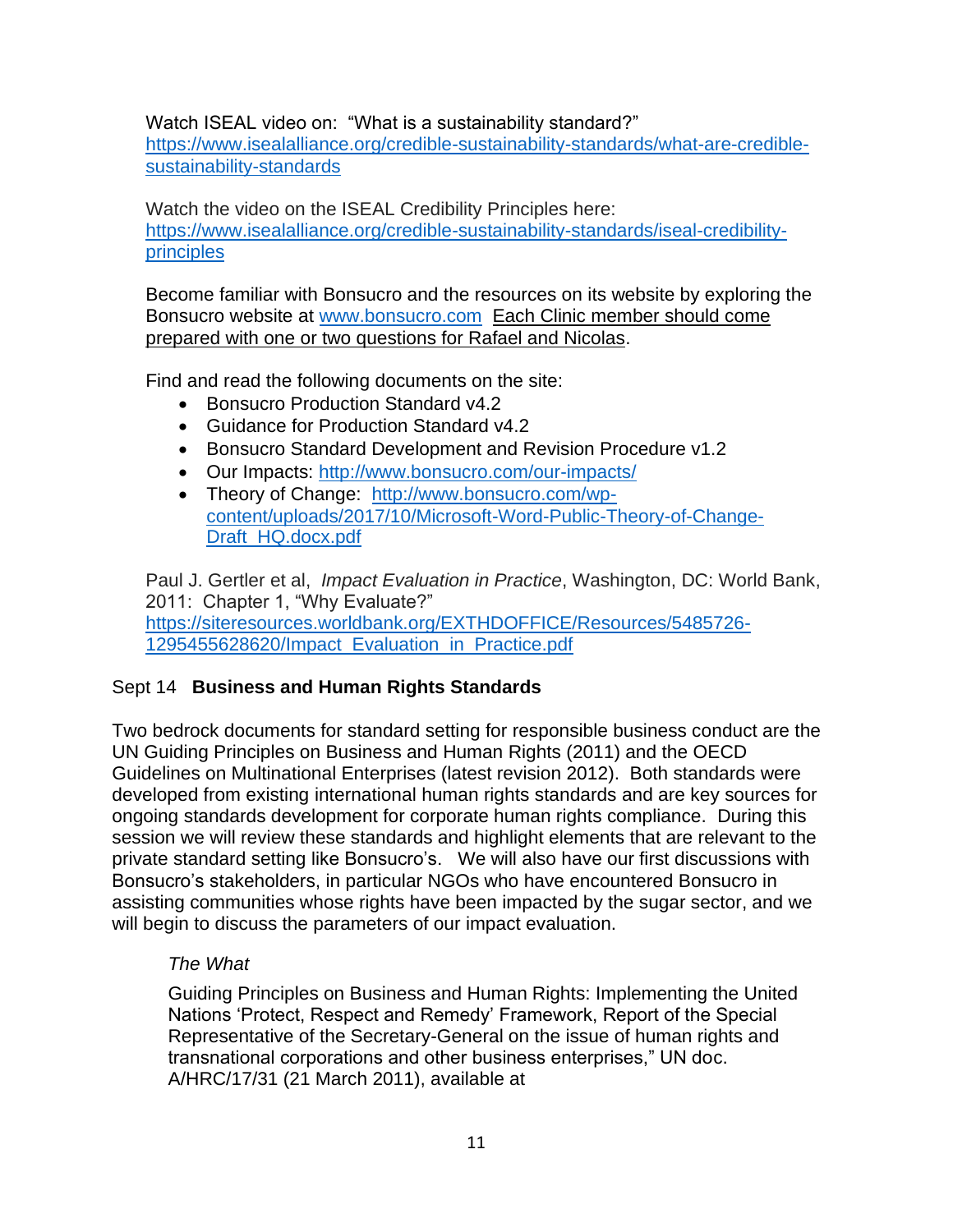[http://www.ohchr.org/Documents/Publications/GuidingPrinciplesBusinessHR\\_EN.](http://www.ohchr.org/Documents/Publications/GuidingPrinciplesBusinessHR_EN.pdf) [pdf](http://www.ohchr.org/Documents/Publications/GuidingPrinciplesBusinessHR_EN.pdf)

OECD Guidelines for Multinational Enterprises, May 2011 (Paris: Organisation of Economic Cooperation and Development, 25 May 2011), available at <http://www.oecd.org/corporate/mne/1922428.pdf>

## *Why Human Rights?*

Joanne Bauer, "The Problem with Corporate Social Responsibility," *Open Democracy*, December 17, 2014: [https://www.opendemocracy.net/joanne](https://www.opendemocracy.net/joanne-bauer/problem-with-corporate-social-responsibility)[bauer/problem-with-corporate-social-responsibility](https://www.opendemocracy.net/joanne-bauer/problem-with-corporate-social-responsibility)

Florian Wettstein, "From Side Show to Main Act: Can Business and Human Rights Save Corporate Responsibility?" in Baumann Pauly and Nolan, pp 78-87. (On reserves and in Files on Canvas)

Review Bonsucro materials from the previous week. In addition, see "Concept Note, Partnering for Impact Evaluations" in Files on Canvas.

### Sept 21 **Multi-Stakeholder Initiatives**

Multi-stakeholder initiatives are a form of private regulation that have proliferated to cover a wide range of sectors and issues. While there is no single definition of a multistakeholder initiative, it is generally understood to be a voluntary initiative involving companies, NGOs, and sometimes governments that negotiate a standard of conduct and set of rules around compliance with that standard. ISEAL was created to raise the bar for the standards by providing technical assistance to support its members to achieve and maintain credible standards. During this session we will video conference again with Rafael Seixas of Bonsucro for a training in the Bonsucro Production Standard.

ISEAL: ISEAL's Codes of Good Practice page: [https://www.isealalliance.org/credible-sustainability-standards/iseal-codes-good](https://www.isealalliance.org/credible-sustainability-standards/iseal-codes-good-practice)[practice](https://www.isealalliance.org/credible-sustainability-standards/iseal-codes-good-practice) and ISEAL's Impact Code: [https://www.isealalliance.org/sites/default/files/resource/2017-](https://www.isealalliance.org/sites/default/files/resource/2017-11/ISEAL_Impacts_Code_v2_Dec_2014.pdf) [11/ISEAL\\_Impacts\\_Code\\_v2\\_Dec\\_2014.pdf](https://www.isealalliance.org/sites/default/files/resource/2017-11/ISEAL_Impacts_Code_v2_Dec_2014.pdf)

Dorothee Baumann-Pauly and Justine Nolan, eds*, Business and Human Rights: From Principles to Practice*, Chapter 4 "Defining and Implementing Rights Standards Industry by Industry," pp 107-127. (See "Files" in Canvas)

MSI Integrity, The MSI Evaluation Tool: [http://www.msi-integrity.org/test](http://www.msi-integrity.org/test-home/publications/)[home/publications/](http://www.msi-integrity.org/test-home/publications/)

MSI Integrity and the Duke Human Rights Center at the Kenan Institute for Ethics, *The New Regulators? Assessing the Landscape of Multi-Stakeholder*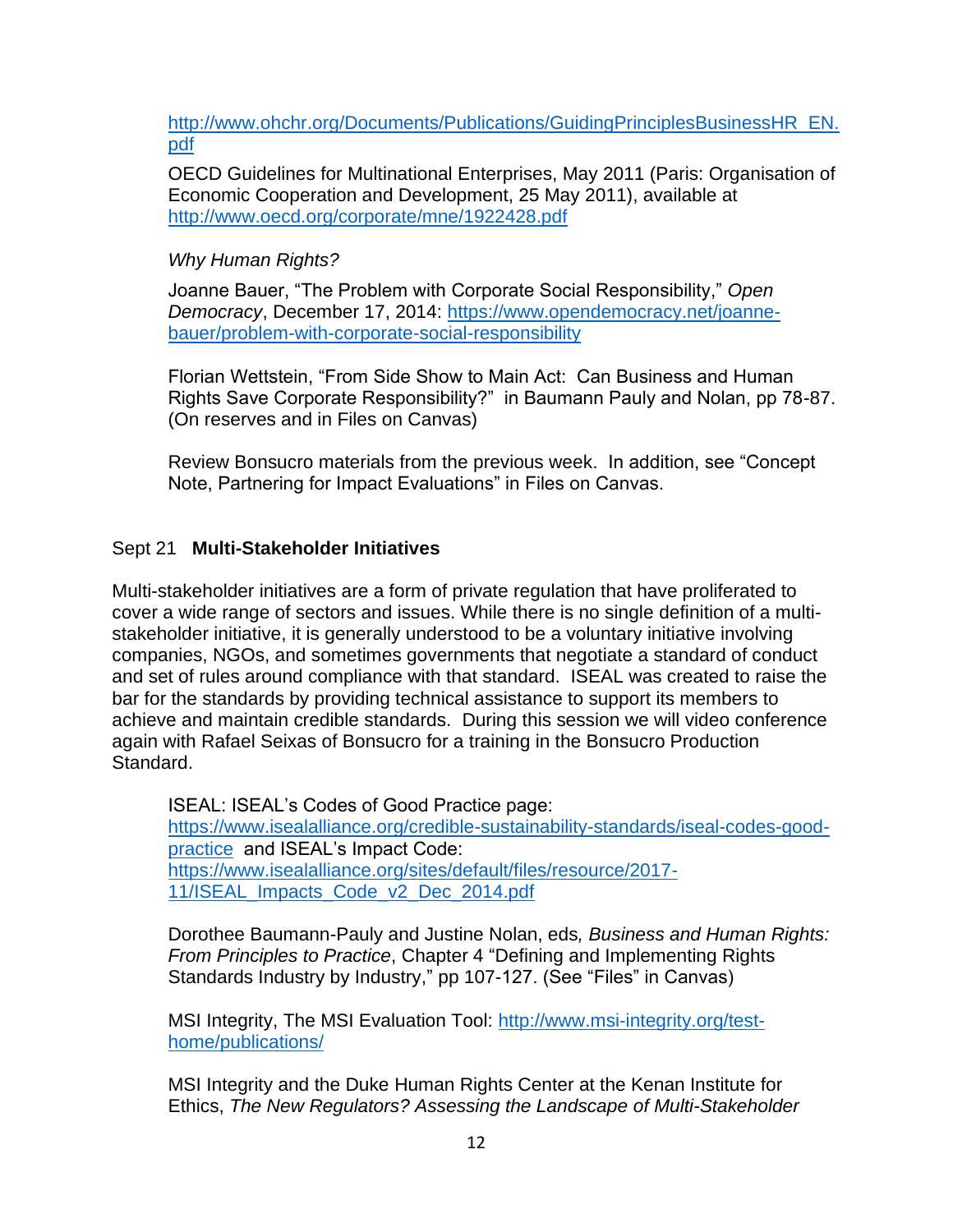*Initiatives*, June 2017 [https://msi](https://msi-database.org/data/The%20New%20Regulators%20-%20MSI%20Database%20Report.pdf)[database.org/data/The%20New%20Regulators%20-](https://msi-database.org/data/The%20New%20Regulators%20-%20MSI%20Database%20Report.pdf) [%20MSI%20Database%20Report.pdf](https://msi-database.org/data/The%20New%20Regulators%20-%20MSI%20Database%20Report.pdf)

## Sept 28 **Approaches to Monitoring and Evaluation**

During this class we will begin to narrow down our approach to the impact evaluation. Julie Poncelet, an expert in impact evaluation, will join us to walk through best practices for impact evaluations, as well as what is feasible within this time frame. The class will cover outcome mapping, outcome harvesting, and most significant change.

Become familiar with [www.betterevaluation.org](http://www.betterevaluation.org/) Read, "Step Two: Scope the Evaluation," including each of the sub-steps: [https://www.betterevaluation.org/en/commissioners\\_guide/step2](https://www.betterevaluation.org/en/commissioners_guide/step2)

Read about the following methods:

- Outcome harvesting: [https://www.betterevaluation.org/en/plan/approach/outcome\\_harvesting](https://www.betterevaluation.org/en/plan/approach/outcome_harvesting)
- Outcome mapping: [https://www.betterevaluation.org/en/plan/approach/outcome\\_mapping](https://www.betterevaluation.org/en/plan/approach/outcome_mapping)
- Most significant change: [https://www.betterevaluation.org/en/plan/approach/most\\_significant\\_chan](https://www.betterevaluation.org/en/plan/approach/most_significant_change) [ge](https://www.betterevaluation.org/en/plan/approach/most_significant_change)

Bernward Causemann, Eberhard Gohl, Verena Brenner, "Tiny Tools," Measuring Change in Communities and Groups, An Overview, v 1.2.1, January 2012 (In "Readings" in Files folder on Canvass.)

Michael Veale and Rafael Seixas, "Moving to metrics: Opportunities and challenges of performance-based sustainability standard," SAPIENS, Vol 8, Issue 1, 2015.

https://www.academia.edu/20267478/Moving to metrics Opportunities and ch [allenges\\_of\\_performance-based\\_sustainability\\_standards](https://www.academia.edu/20267478/Moving_to_metrics_Opportunities_and_challenges_of_performance-based_sustainability_standards)

Goldie Chow with Karim Harji, "How and Why We Measure Impact at Samasource: Theory, Methodology, Limitations and Challenges" 2014 [https://docs.wixstatic.com/ugd/e4cc5f\\_ba0ecac32b014e5586c037f2e48f154a.pdf](https://docs.wixstatic.com/ugd/e4cc5f_ba0ecac32b014e5586c037f2e48f154a.pdf)

# Oct 5 **Theory of Change**

During this class we will review the leading ideas surrounding theory of change methods and implementation.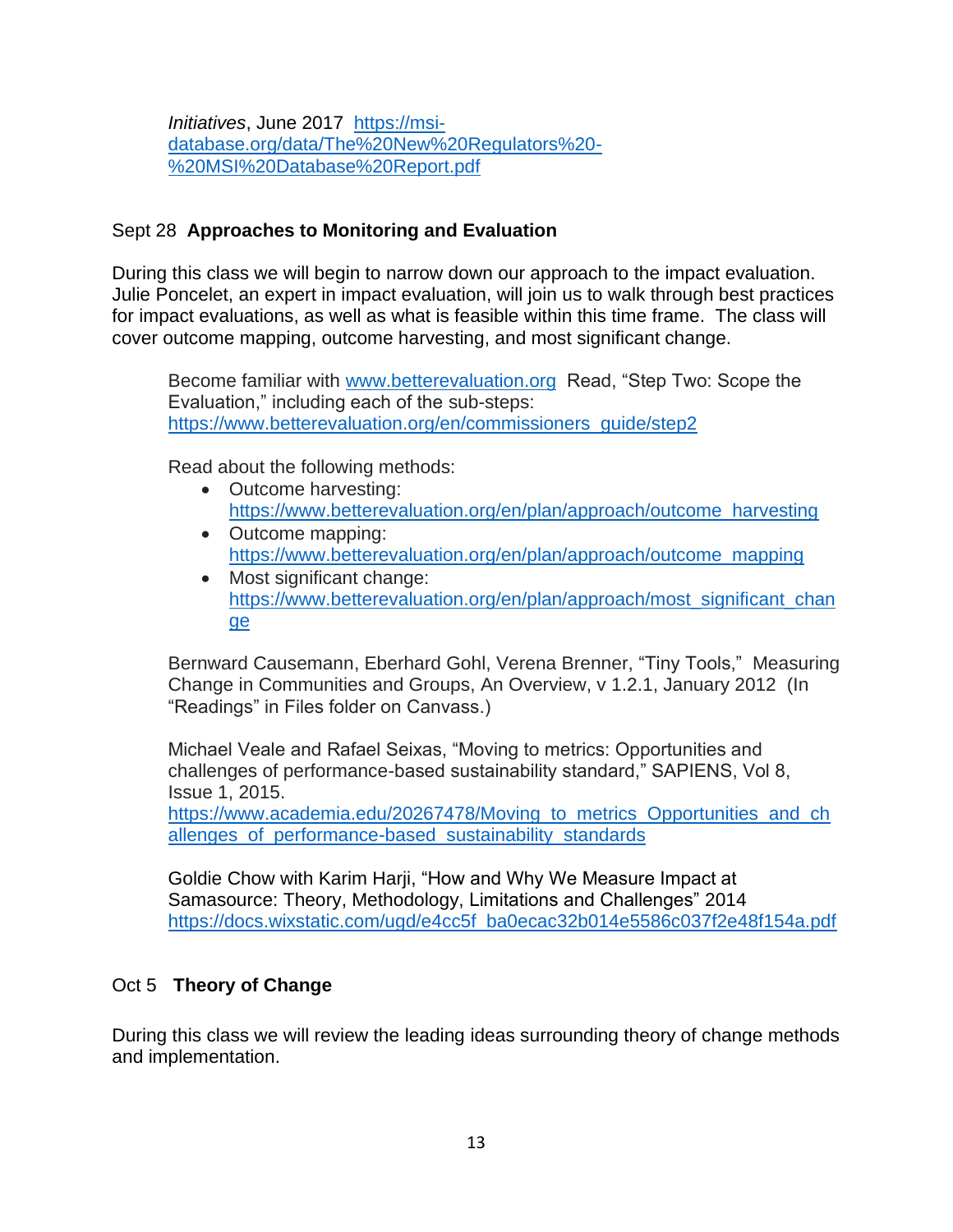Center for Theory of Change Map: [https://www.theoryofchange.org/what-is](https://www.theoryofchange.org/what-is-theory-of-change/how-does-theory-of-change-work/)[theory-of-change/how-does-theory-of-change-work/](https://www.theoryofchange.org/what-is-theory-of-change/how-does-theory-of-change-work/)

"Theory of Change, How-to Guide" (See Files in Courseworks)

Matthew Forti, "Six Theory of Change Pitfalls to Avoid," Stanford Social Innovation Review, May 23, 2012 (See Files in Courseworks)

Andrea Anderson, "Community Builders Approach to Theory of Change, A Practical Guide to Theory Development" (See Files in Courseworks)

# Oct 12 **Clinic teamwork – Defining the scope of work**

Dr. Julie Poncelet will join our class to provide feedback and insight on the issues we are facing surrounding scope of work, theory of change, and project design for the Bonsucro project.

*Guest*: Julie Poncelet, Co-Founder, Action Evaluation Collaborative

*--- Mid-semester Assessments ---*

*Clinic students meet individually with me to discuss class performance on October 12. A sign-up sheet for meeting times and the self-assessment forms will be provided the last week of September. Two days before you meet with me, please send me your completed self-assessment form, including the required reflections statement, as explained on the last page of the form. Students are encouraged to post their reflections on the shared files.* 

### Oct 19 **Land rights standards: The Voluntary Guidelines on the Responsible Governance of Tenure (VGGTs)**

The first 45 minutes of class we will consider land rights as a human rights issue – and specifically a business and human rights issue, with special emphasis on the Voluntary Guidelines on the Responsible Governance of Land Tenure (VGGTs) and the role they have played thus far in land governance. The rest of class will be devoted to project teamwork.

Lorenzo Cotula, **"**International Soft-Law Instruments and Global Resource Governance: Reflections on the Voluntary Guidelines on the Responsible Governance of Tenure," *Law, Environment, and Development Journal*, 2017 <http://pubs.iied.org/X00186/>

Nestle, "Land Rights in Agricultural Supply Chains Road Map" [https://www.nestle.com/sites/default/files/asset-library/documents/creating](https://www.nestle.com/sites/default/files/asset-library/documents/creating-shared-value/labour-rights-roadmap.pdf)[shared-value/labour-rights-roadmap.pdf](https://www.nestle.com/sites/default/files/asset-library/documents/creating-shared-value/labour-rights-roadmap.pdf)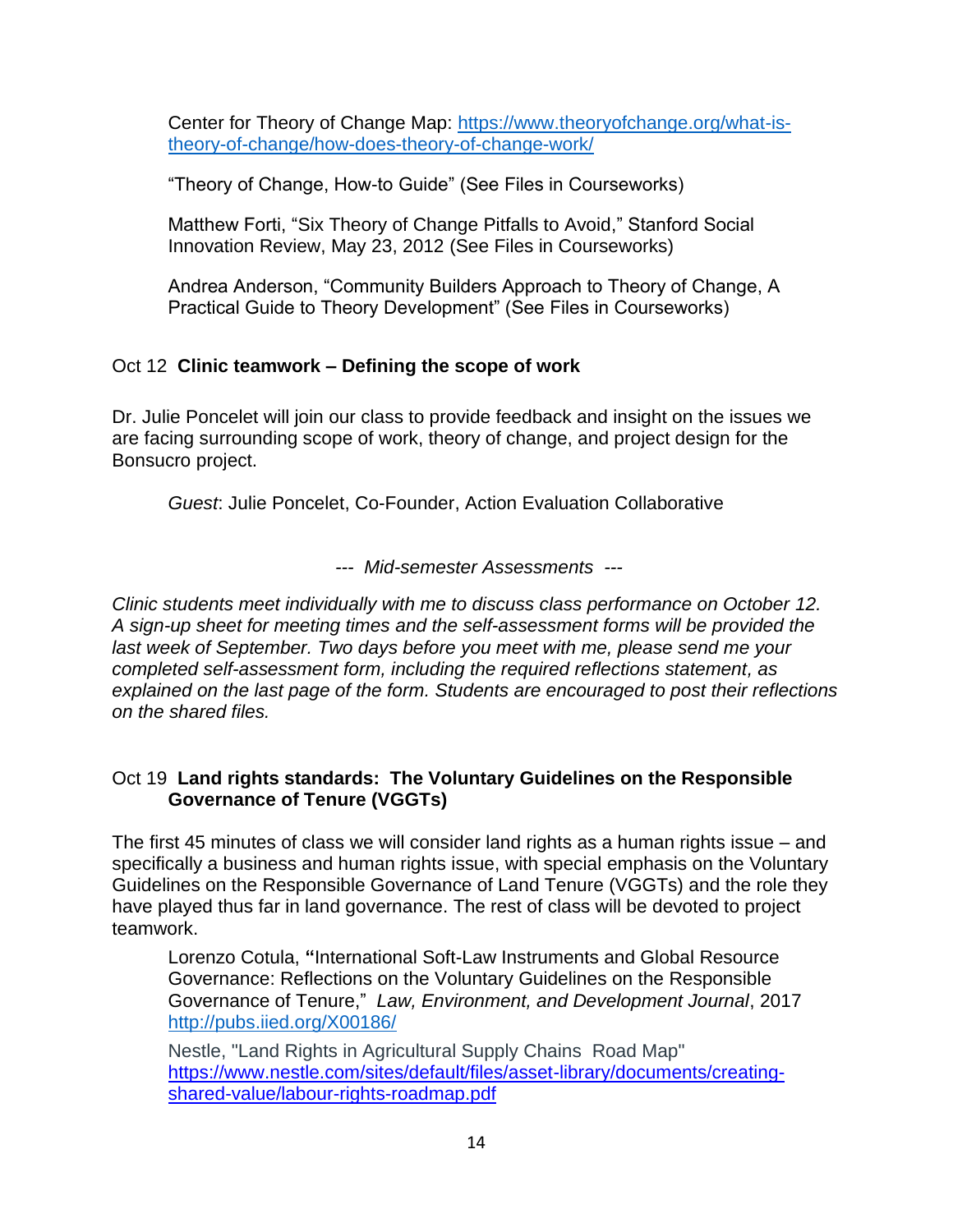Land rights PowerPoint deck (in Files on Courseworks)

# Oct 26: **Vulnerable Peoples and Free Prior and Informed Consent (FPIC)**

Continuing with our discussion of land rights and land tenure, during the first hour of class we will focus on the recognition of vulnerable peoples in land acquisition and the human rights concept of Free Prior and Informed Consent (FPIC). We will rely on Landesa's primers on the subjects, created for its Responsible Investment in Property and Land (RIPL) project. Directed at investors seeking to acquire land for agriculture, these primers are instructive for our project for outlining the standards of conduct expected of corporate investors. They should attune us to possible legacy concerns for existing sugarcane plantations, including those owned by Bonsucro members, and make us aware of stakeholders to whom our research needs to be attentive.

Landesa Primers:

Vulnerable groups: [http://ripl.stage.s3.amazonaws.com/uploads/primer\\_link/file/25/RIPL\\_Vulnerable\\_](http://ripl.stage.s3.amazonaws.com/uploads/primer_link/file/25/RIPL_Vulnerable_Groups_Primer_-_Final.pdf (Links%20to%20an%20external%20site.)) Groups Primer - Final.pdf (Links to an external site.)

FPIC: [http://ripl.stage.s3.amazonaws.com/uploads/primer\\_link/file/21/RIPL\\_FPIC](http://ripl.stage.s3.amazonaws.com/uploads/primer_link/file/21/RIPL_FPIC_Primer_-_Final.pdf) [\\_Primer\\_-\\_Final.pdf](http://ripl.stage.s3.amazonaws.com/uploads/primer_link/file/21/RIPL_FPIC_Primer_-_Final.pdf)

## Nov 2 **Human Rights Impact Assessments**

Götzmann N (2014) Human Rights Impact Assessment. Conceptual and Practical Considerations in the Private Sector Context. Danish Institute for Human Rights [https://www.humanrights.dk/sites/humanrights.dk/files/media/dokumenter/udgivel](https://www.humanrights.dk/sites/humanrights.dk/files/media/dokumenter/udgivelser/research/matters_of_concern_series/matters_of_concern_huri_and_impact_assessment_gotzmann_2014.pdf) [ser/research/matters\\_of\\_concern\\_series/matters\\_of\\_concern\\_huri\\_and\\_impact\\_](https://www.humanrights.dk/sites/humanrights.dk/files/media/dokumenter/udgivelser/research/matters_of_concern_series/matters_of_concern_huri_and_impact_assessment_gotzmann_2014.pdf) assessment gotzmann 2014.pdf (Links to an external site.) Read pages 7-30.

# Nov 9 **Decent Work in Agriculture**

FAO, "Incorporating decent rural employment in the strategic planning for agricultural development," March 2016 <http://www.fao.org/3/a-i5471e.pdf> (Links to an external site.) Read pages 1-19, 27-30, 36-51

Labor rights PowerPoint slide deck (in Files on Courseworks)

# Nov 16 **Research Ethics and Challenges**

*Guest*: Kevin Hong, International Relations Officer (focusing on M&E and impact evaluations) at Office of Child Labor, Forced Labor, and Human Trafficking at Department of Labor.